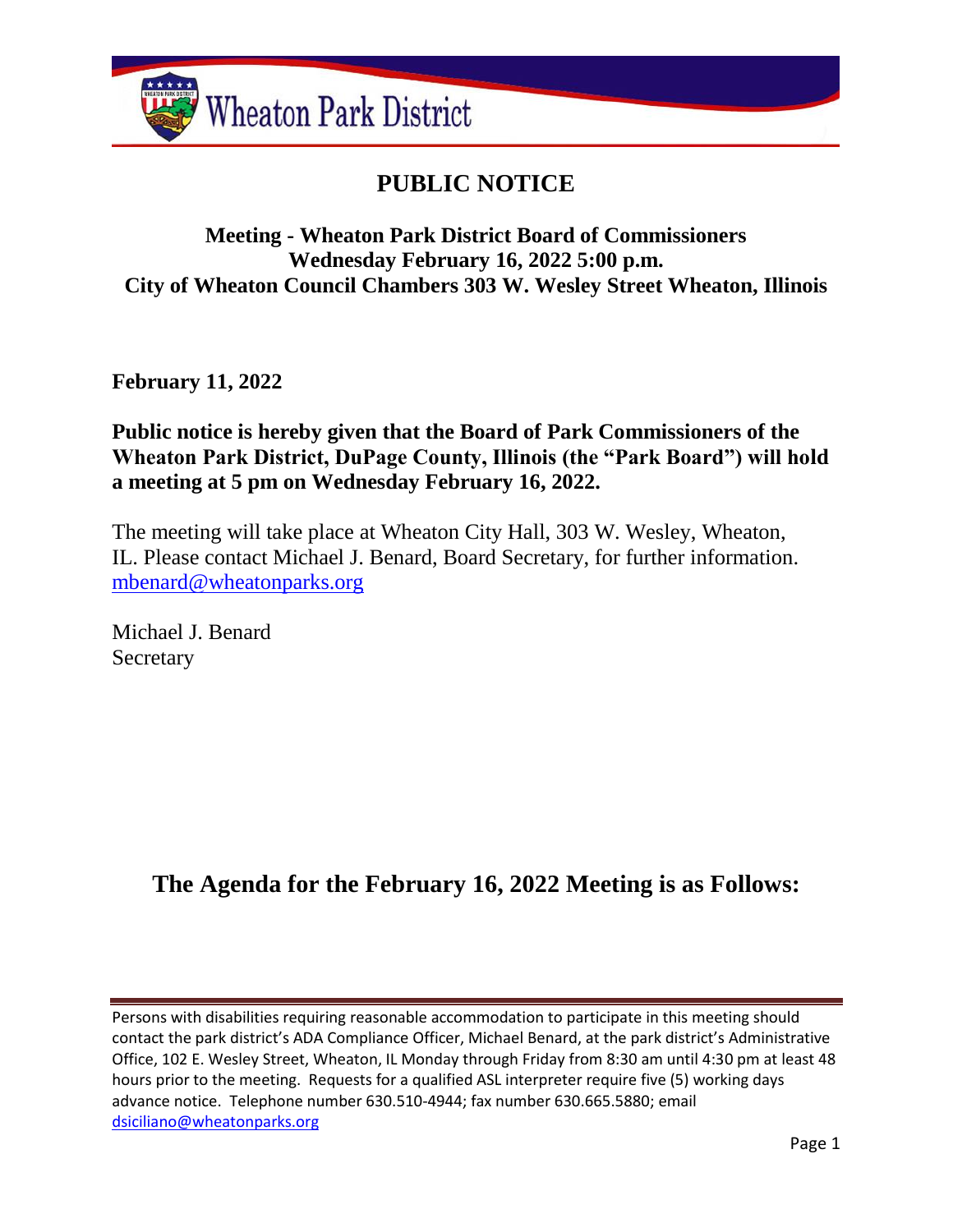

#### **Meeting of the Wheaton Park District Board of Commissioners February 16, 2022 5:00 pm**

### **CALL TO ORDER**

#### **PRESENTATIONS**

• Dan Leahy – Western DuPage Special Recreation Association

#### **COMMUNITY INPUT**

Public comments are important to the Board. However, it is the Board's policy not to act on items until time has been taken to gather information and discuss all options. Lack of action does not imply lack of interest in the issues. During the community input portion of the agenda the board typically will ask residents to provide input prior to accepting input from nonresidents.

#### **CONSENT AGENDA**

Consent Agenda items are considered by the Park District to be routine and will be enacted in one motion. There will be no separate discussion on these items. If a member of the Park Board requests, a Consent Agenda item will be removed from the Consent Agenda and considered as an individual item at the end of old or new business.

- A. Approval of the Disbursements totaling \$503,468.74 for the period beginning January 12, 2022 and ending February 8, 2022
- B. Approval of the Disbursements totaling \$412,706.15 for the period beginning January 12, 2022 and ending February 8, 2022
- C. Approval of the Regular Meeting Minutes for January 19, 2022
- D. Approval of the Closed Session Minutes for January 19, 2022

#### **UNFINISHED BUSINESS**

None

#### **NEW BUSINESS**

- 1. **Personnel Policy Manual** Motion to Approve the Amended Personnel Policy Manual Dated February 2022
- 2. **Information Technology** Motion to Approve a Contract with Peerless Network Formerly Call One for Secondary Internet Services for the Community Center at a cost of \$654.00 per Month for a Three-Year Term Beginning January 14, 2022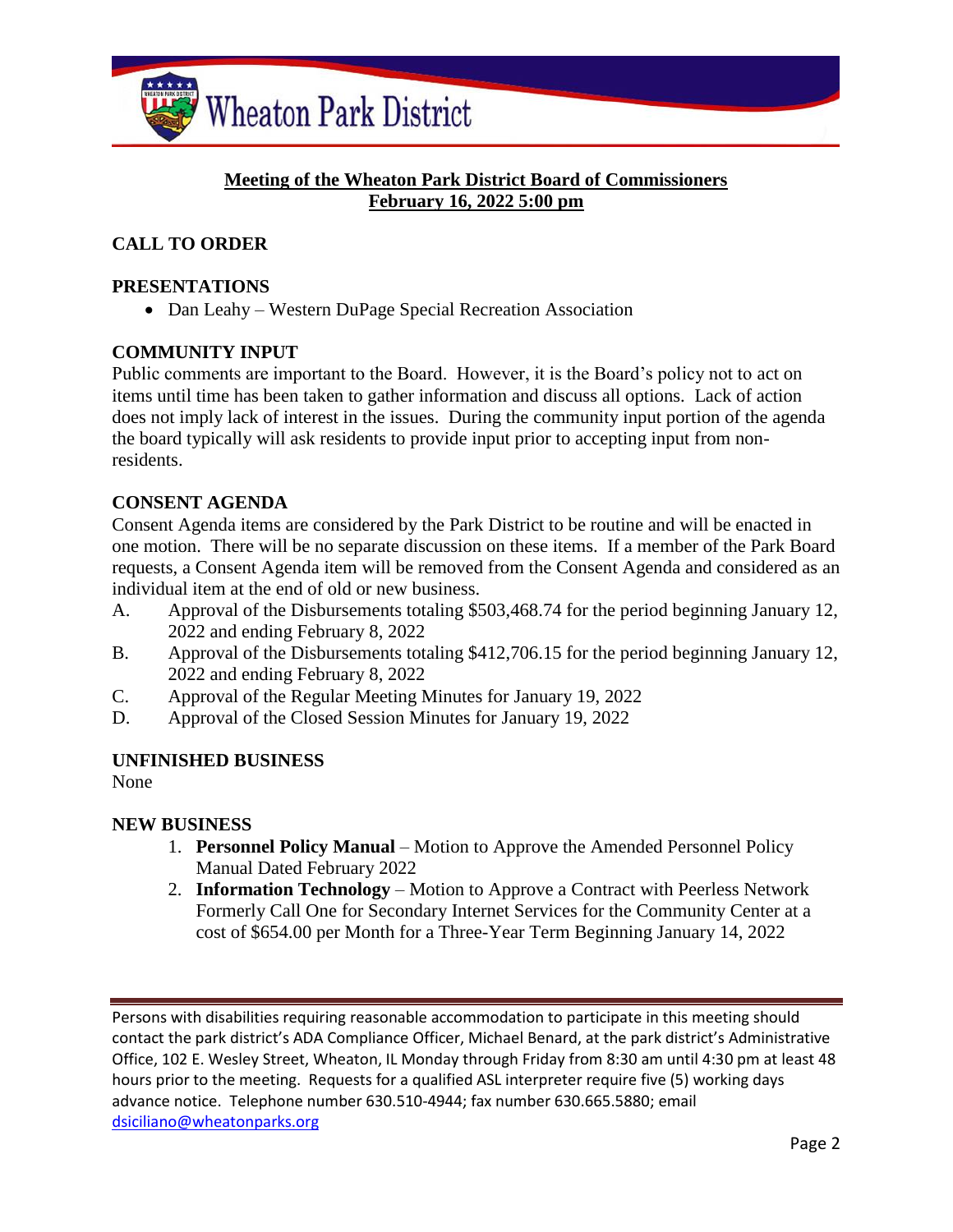# **Wheaton Park District**

- 3. **Information Technology** Motion to Approve a Contract with Inteliquent for VOIP Phone Services for 150 Users at a cost of \$1,886 per Month (before taxes and fees) for a Three-Year Term Beginning May 1, 2022
- 4. **Training and Performance Consulting** Motion to Approve an Agreement with the Corporate Learning Institute for Training and Performance Consulting Services at a cost of \$20,000 for Fiscal Year 2022
- 5. **Memorial Park** Motion to Approve the Sale of Beer and Wine During Special Events and Concerts Held at Memorial Park for Fiscal Year 2022 Including the Cream of Wheaton, Summer Concert Series, Brewfest and Northwestern Hospital Park Rental
- 6. **Community Center Parking Lot Reconstruction Project** Motion to Approve a Proposal for Services at a cost of \$12,900 from Wight Engineering for a Limited Topographical and Utility Survey
- 7. **Equipment Purchase for Athletic Department** Motion to Approve the Purchase of 8 Sets of Soccer Goals at a cost of \$13,625.34 from Anthem Sports LLC
- 8. **Equipment Purchase for Parks Department** Motion to Approve the Purchase of a Brite Striper 7000 at a cost of \$15,867.50 from Pioneer Athletics
- 9. **Equipment Purchase for Parks Department** Motion to Approve the Purchase of an ABI Force Infield Groomer with Accessories at a cost of \$28,548.46 from Traqnology North America
- 10. **Equipment Purchase for Parks Department and Arrowhead Golf Club** Motion to Approve the Purchase of a Steel Green SG52 Chemical Sprayer at a cost of \$15,860 from Advanced Turf Solutions
- 11. **Native Area Management Services for Various Parks** Motion to Accept the Bid for Native Landscape Maintenance Services for \$93,890 from Bedrock Earthscapes.
- 12. **Rice Pool Concession Deck Seating** Motion to Reject Bids Received on January 21, 2022
- 13. **Rice Pool Concession Deck Seating –** Motion to Approve the Purchase of 30 Picnic Tables at a cost of \$22,580.22 from Barco Products.
- 14. **Arrowhead Golf Club Shoreline Stabilization Project West #4 & #8** Motion to Accept the Base Bid for Shoreline Stabilization at Arrowhead Golf Club for \$96,415 Plus a 10% Contingency from V3 Construction Group
- 15. **Arrowhead Maintenance Facility Roof Coating System** Motion to Accept the Base Bid an Alternate Bid for the Arrowhead Golf Club Maintenance Facility Roof Rehabilitation Project for \$126,425 Plus a 10% Contingency from Anthony Roofing
- 16. **Central Athletic Complex** Cleaning Services Motion to Terminate a Contract with Crystal Maintenance Plus Corporation Effective March 1, 2022